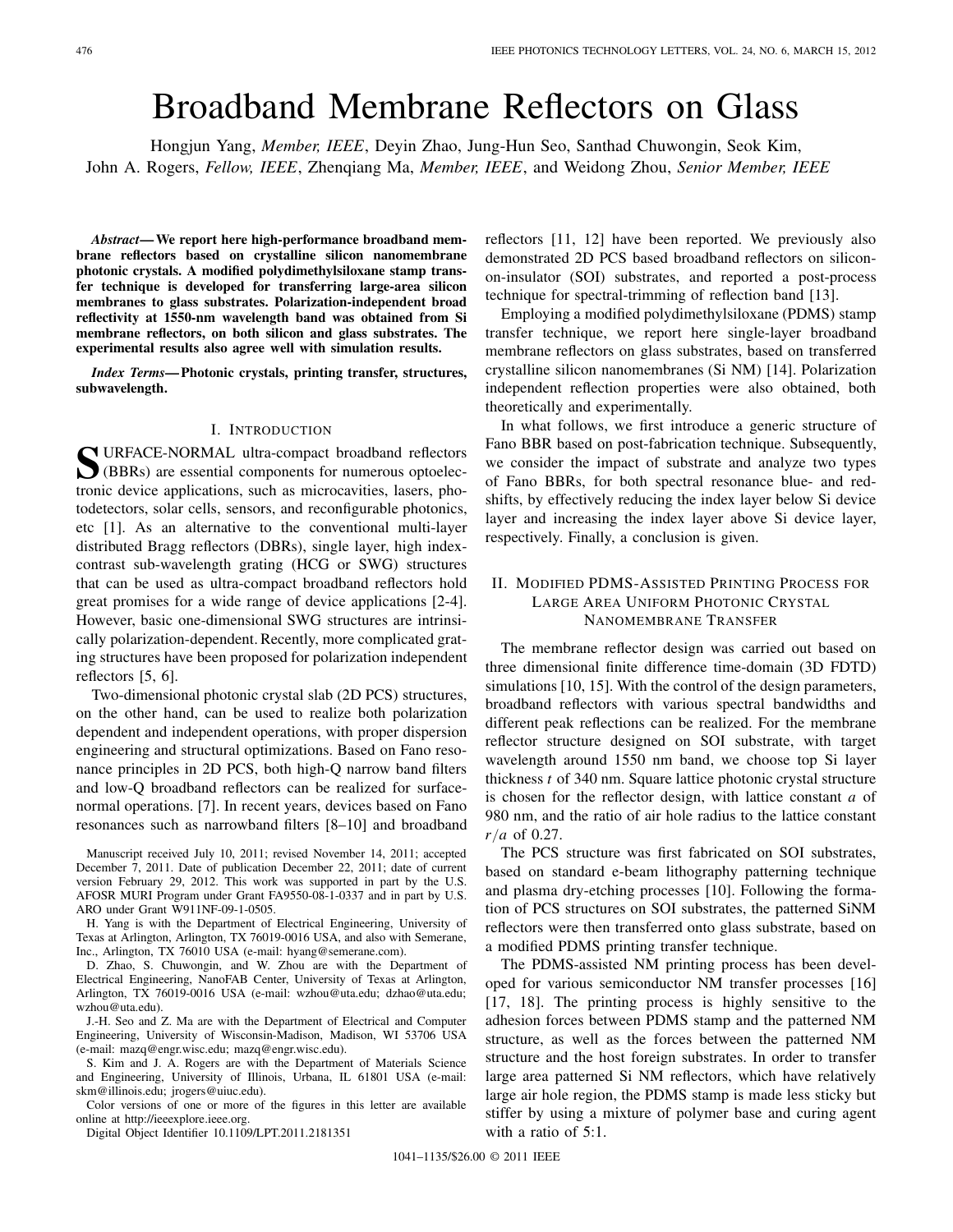

Fig. 1. PDMS NM printing process flow. (a) Fabricated Si membrane reflector on an SOI substrate. (b) Top Si NM is released and picked up by a PDMS stamp. (c) Si NM is intermediately transferred on PDMS stamp. (d) Si NM is being printed on recipient (glass) substrate. (e) Transferred SiNM on final glass substrate.

The PDMS-assisted NM printing process is illustrated schematically in Fig. 1. The Si membrane reflector is first fabricated on the SOI substrate (Fig.  $1(a)$ ), followed by patterned Si NM release process, by immersing the patterned SOI structure in buffered hydrofluoric acid (HF) solution to remove a buried oxide layer. A PDMS stamp, with optimal adhesion force, is used to pick up the released/detached patterned Si NM reflector structure (Fig. 1(b)). With PDMS stamp as the transfer media (Fig. 1(c)), patterned Si NM reflector structure is then printed to the foreign substrate (glass in this case, Fig. 1(d)). Special care is taken on the PDMS stamp itself and the NM picking-up and printing (peeling-off PDMS) speed. A constant speed during the entire printing process and optimal handling force are applied. After the printing, the transferred membrane reflector on glass substrate (Fig. 1(e)) is ready for further characterizations.

### III. MR REFLECTOR CHARACTERISTICS

For simplicity and numerical expediency, we limit the study to surface normal incidence. We also assumed the size of designed pattern infinite. The design is then based on three-dimensional finite-difference time-domain (3D FDTD) technique where the refractive indices of Si and  $SiO<sub>2</sub>$  used in the simulation are 3.48 and 1.45, respectively.

#### *A. Impact of Substrate*

Shown in Fig. 2(a, b) are optical microscope images of a  $2mm \times 2mm$  sized membrane reflector, transferred to a glass substrate. With optimized PDMS printing transfer process, high quality NMs have been successfully transferred without any visible defects. Also shown in Fig. 2(c-d) are scanning



Fig. 2. (a) and (b) Optical microscope images. (c) and (d) Scanning electron microscope (SEM) images of transferred Si NM on glass.



Fig. 3. Measured ("M") and simulated ("S") Si NM membrane reflector reflection spectra on SOI (before transfer) and on glass substrate (after transfer).

electron microscope (SEM) images of the transferred membrane reflector on glass substrate, with different zoom levels. It is also worth noting that such high quality transfer of large area crystalline semiconductor nanomembranes is essential in maintaining high reflectivity performance for the transferred reflectors on glass substrates.

The measured (denoted as "M" in Fig. 3) and simulated ("S") reflection spectra are shown in Fig. 3, for reflectors before transfer (on SOI) and after transfer (on glass), respectively. The measured spectra agree well with the simulated results. Some degradation is evident in the measured reflection spectra at the shorter wavelength band, mostly due to certain fabrication non-uniformity associated with the large area photonic crystal structure on SOI substrate. Spectral blue-shift is also observed after the membrane reflector is transferred from the original SOI substrate to the glass substrate, mostly due to the relatively lower refractive index of glass substrate and slightly larger air hole radius due to BHF undercut etching in SiNM transfer process. More importantly, the reflector peak reflection and the reflection band do not degrade after being transferred to glass substrates. This indicates the uniform, high quality large area patterned transferred NMs, owing to the excellent PDMS transfer process.

To investigate the polarization property, we utilize a Newport precision linear polarizer in our test setup to control